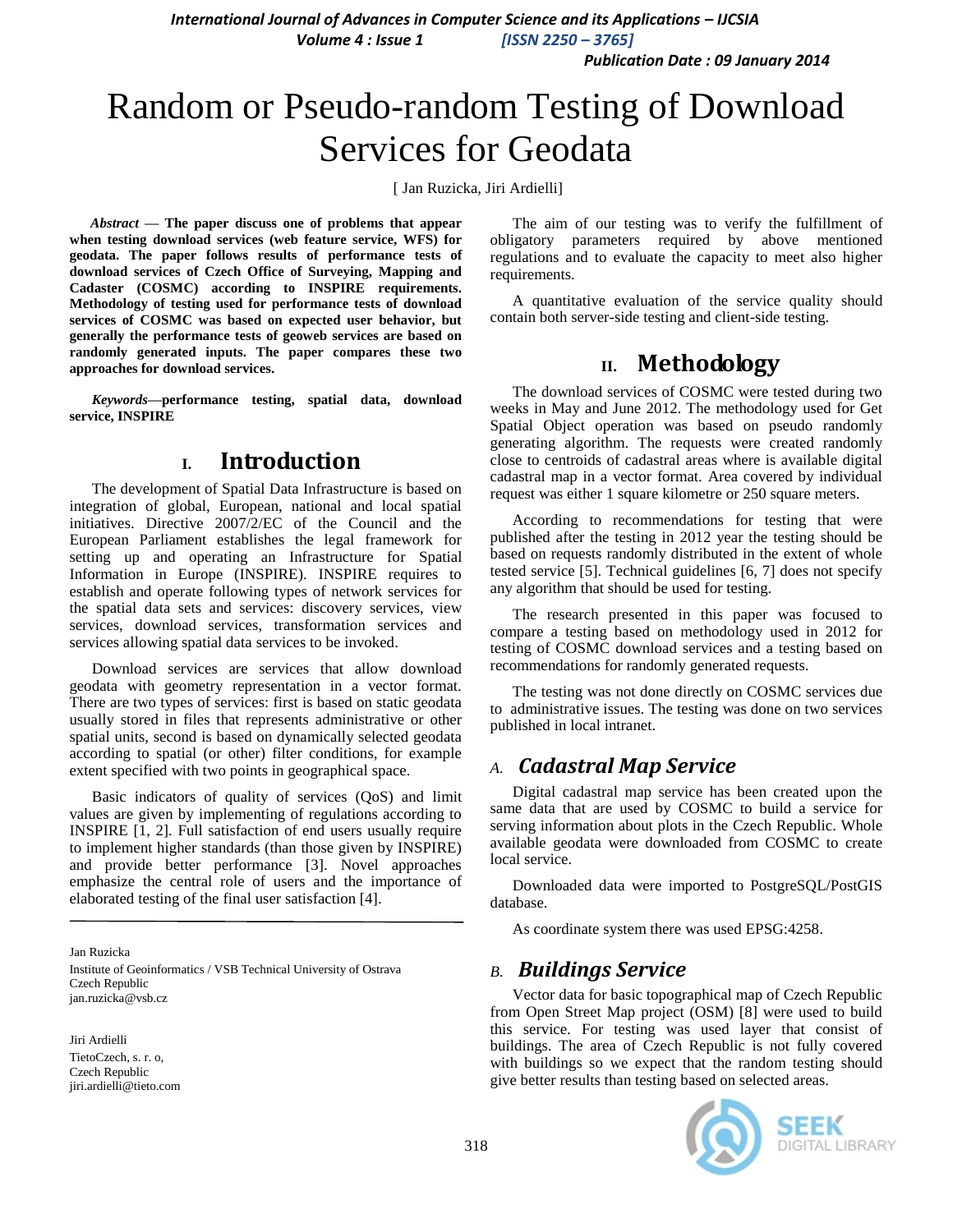*International Journal of Advances in Computer Science and its Applications – IJCSIA Volume 4 : Issue 1 [ISSN 2250 – 3765]*

*Publication Date : 09 January 2014*

Downloaded data were used in file format (ESRI Shapefile format) without any transformation.

Coordinate system was used EPSG:4326.

#### *C. Tested operation*

This testing was focused only on dynamically selected objects according to specified conditions (in this testing only predefined extent of area was used). According to INSPIRE terminology was tested Get Spatial Object operation of dynamic download service. According to OGC (Open Geospatial Consortium) was tested GetFeature operation of WFS.

#### *D. Monitored parameters*

There were monitored several parameters: date and time of response arrival, time spent till the arrival of a first byte of the response (TTFB), time spent till the arrival of a last byte of the response (TTLB), size of the response in bytes (SIZE), the HTTP response code of the server (to identify errors and their sources), group of tests (identification of one from ten used threads for testing, simulating individual users) and extent. One of the required parameter was also bandwidth (Bps), which could be obtained by usage of one of monitoring tool [9]. Because used testing tool collects parameters like response time and size of response, so the bandwidth parameter was calculated on the bases of it.

According to INSPIRE directive there were compared time spent till the arrival of a first byte of the response that must be less than 30s and download speed, that must be more than 0.5 MBps. Both criteria must be fulfilled for more than 90% of requests.

#### *E. Pseudo randomly generated requests for cadastral map service*

The requests were created randomly close to centroids of cadastral areas where is available digital cadastral map in a vector format. Area covered by individual request was either about 1 square kilometre or about 250 square meters. There were used about 6000 points that should represent centroids. The requests were generated in the same way as in a case of methodology used for testing of COSMC services in 2012 year. There was only difference between the requests: the coordinate system used to define bounding boxes.

### *F. Randomly generated requests for cadastral map service*

There were generated about 250000 of requests randomly in a geographical space based on two limits. First limit was that extent of the request must be inside polygon of Czech Republic. Second limit was that request must not cover area bigger than 1 square kilometre and not smaller than 250 square meters.

#### *G. Pseudo randomly generated requests for building service*

There were randomly selected 50000 buildings from tested layer. Two requests were generated according to the location of building. First request covers area of 64 square kilometres and the second request covers area of 16 square kilometres. This should simulate similar conditions as in a case of methodology used for testing of COSMC services in 2012 year.

## *H. Randomly generated requests for building service*

There were generated 100000 requests randomly in a geographical space based on two limits. First limit was that extent of the request must be inside polygon of Czech Republic. Second limit was that request must not cover area bigger than 64 square kilometres and not smaller than 16 square kilometres.

#### *I. Tests for cadastral map service*

There was run one test for each type of generated requests. Each test takes 12 hour that is enough for load testing. The test was done with 10 independent clients.

#### *J. Tests for building service*

There was run one test for each type of generated requests. Each test takes 60 minutes that is, in this case, enough for load testing, because of short response times. The test was done with 10 independent clients.

## **III. Used technology**

For performance testing of web based applications there can be used wide area of testing software. One of easy and cost effective solution is usage of Apache Jmeter [10, 11]. Jmeter (apache-jmeter 2.6 + JMeter Plugins 0.5.2, GNU/Linux, Java OpenJDK 1.7) software was used for generating of requests and for logging service's responses.

GeoTools and XSLT scripts were used to generate extents for Jmeter requests.

GeoServer 2.2.4 was used to publish download services with Open Street Map and Cadastral Maps.

PostgreSQL 9.1 and PostGIS 2.0 were used for storing digital cadastral map in database.

### **IV. Results**

Results show summary of parameters of responses. There are two columns. First column shows results for all responses except errors. Second column shows values only of results that contains at least one feature, so the empty collections of geodata are filtered out. In a case of buildings service were no responses longer than 30 s, so for purposes of comparison has been added a new limit to 50 ms.

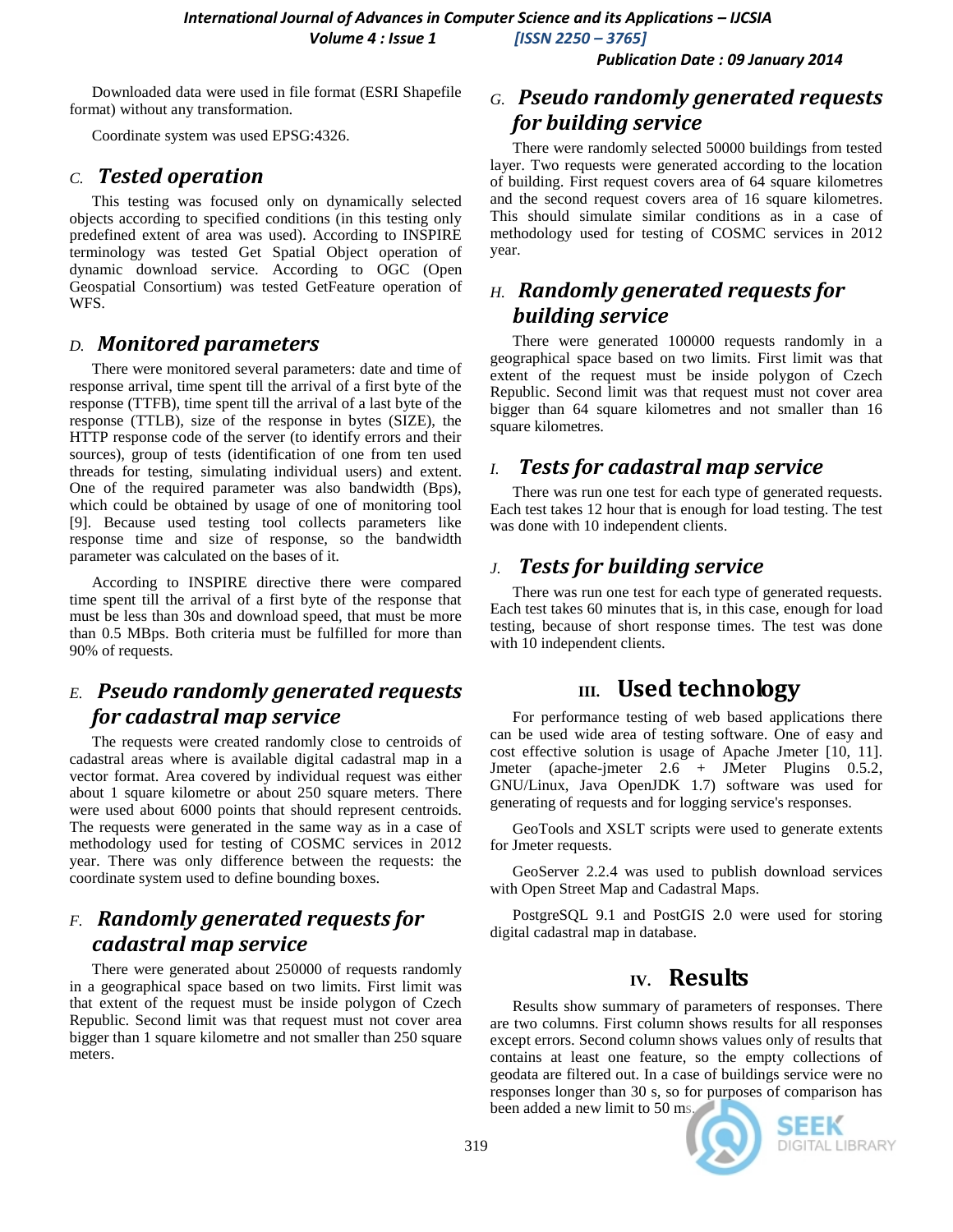*Publication Date : 09 January 2014*

# *A. Pseudo randomly generated requests for cadastral map service*

TABLE I. PSEUDO RANDOMLY GENERATED REQUESTS FOR CADASTRAL MAP SERVICE

| <b>Parameters</b>                 |                  |                                              |  |  |
|-----------------------------------|------------------|----------------------------------------------|--|--|
| <b>Parameter</b>                  | All<br>responses | <b>Responses without</b><br>empty collection |  |  |
| Average time to first byte (ms)   | 16666            | 16683                                        |  |  |
| Maximum time to first byte (ms)   | 46942            | 46942                                        |  |  |
| Percent of responses $>$ 30 s     | 0.37             | 0.52                                         |  |  |
| Minimum download speed (Bps)      | 826              | 50697                                        |  |  |
| Percent of responses $< 0.5$ MBps | 1.47             | 1.09                                         |  |  |

## *B. Randomly generated requests for cadastral map service*

TABLE II. RANDOMLY GENERATED REQUESTS FOR CADASTRAL MAP **SERVICE** 

| <b>Parameters</b>                 |                  |                                              |  |  |
|-----------------------------------|------------------|----------------------------------------------|--|--|
| <b>Parameter</b>                  | All<br>responses | <b>Responses without</b><br>empty collection |  |  |
| Average time to first byte (ms)   | 17553            | 17560                                        |  |  |
| Maximum time to first byte (ms)   | 47724            | 47724                                        |  |  |
| Percent of responses $>$ 30 s     | 0.22             | 0.24                                         |  |  |
| Minimum download speed (Bps)      | 62923            | 62923                                        |  |  |
| Percent of responses $< 0.5$ MBps | 0.88             | 0.04                                         |  |  |

# *C. Pseudo randomly generated requests for building service*

TABLE III. PSEUDO RANDOMLY GENERATED REQUESTS FOR BUILDING SERVICE

| <b>Parameters</b>                 |                   |                                              |  |  |
|-----------------------------------|-------------------|----------------------------------------------|--|--|
| <b>Parameter</b>                  | All<br>responses  | <b>Responses without</b><br>empty collection |  |  |
| Average time to first byte (ms)   | 23                | 23                                           |  |  |
| Maximum time to first byte (ms)   | 468               | 468                                          |  |  |
| Percent of responses $>$ 30 s     | $\mathbf{\Omega}$ | $\mathbf{0}$                                 |  |  |
| Percent of responses $> 50$ ms    | 3.29              | 3.29                                         |  |  |
| Minimum download speed (Bps)      | 127818            | 127818                                       |  |  |
| Percent of responses $< 0.5$ MBps | 0.01              | 0.01                                         |  |  |

## *D. Randomly generated requests for building service*

TABLE IV. PSEUDO RANDOMLY GENERATED REQUESTS FOR BUILDING **SERVICE** 

| <b>Parameters</b>                 |                  |                                              |  |
|-----------------------------------|------------------|----------------------------------------------|--|
| <b>Parameter</b>                  | All<br>responses | <b>Responses without</b><br>empty collection |  |
| Average time to first byte (ms)   | 18               | 19                                           |  |
| Maximum time to first byte (ms)   | 1616             | 1616                                         |  |
| Percent of responses $>$ 30 s     |                  |                                              |  |
| Percent of responses $> 50$ ms    | 0.64             | 0.67                                         |  |
| Minimum download speed (Bps)      | 11242            | 43968                                        |  |
| Percent of responses $< 0.5$ MBps | 2.79             | 0.34                                         |  |

Fig. 1 and 2 shows number of responses depending on TTFB, which is relative converted to 1 byte of response. Fig. 2 represents a more detailed interval between 0 and 1 ms from the first figure. It's seen, that generating speed of one byte is different for random and pseudo-random requests.



Figure 1. Nr. of responses depending on TTFB per 1 B in range 0-10 ms



Figure 2. Nr. of responses depending on TTFB per 1 B in range 0-1 ms